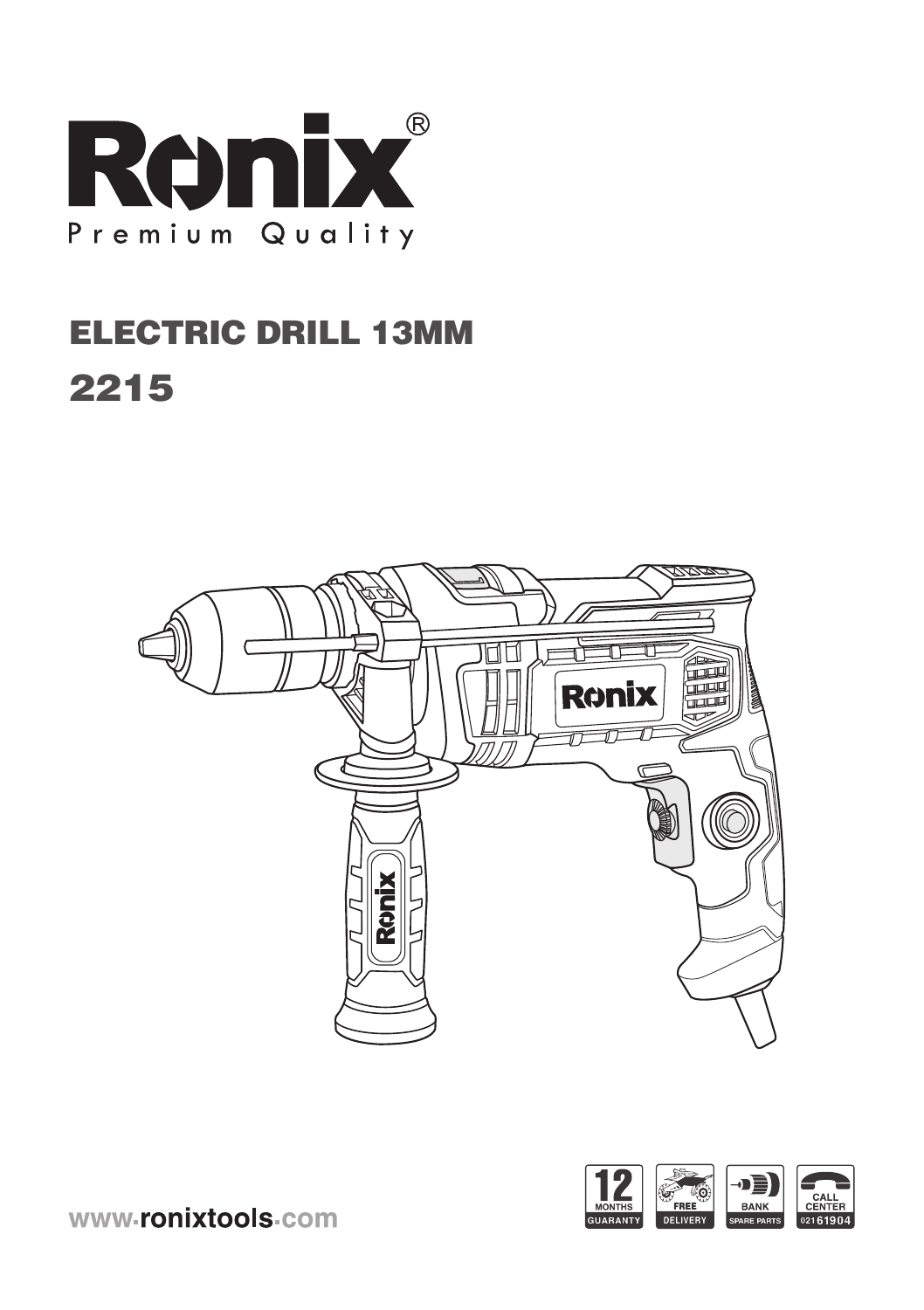

### **SPECIFICATION**

| Model             | 2215                    |
|-------------------|-------------------------|
| Action mode       | <b>Impact Drill</b>     |
| Rated voltage     | 220V                    |
| Frequency         | 50Hz                    |
| Rated power       | 850W                    |
| Chuck Dia.        | 13mm                    |
| No load speed     | 0-2800rpm               |
| Drilling capacity | Wood: 25mm/Steel: 13mm/ |
|                   | Concrete: 13mm          |
| Net weight        | 2.1Kg                   |

### **OVERVIEW**

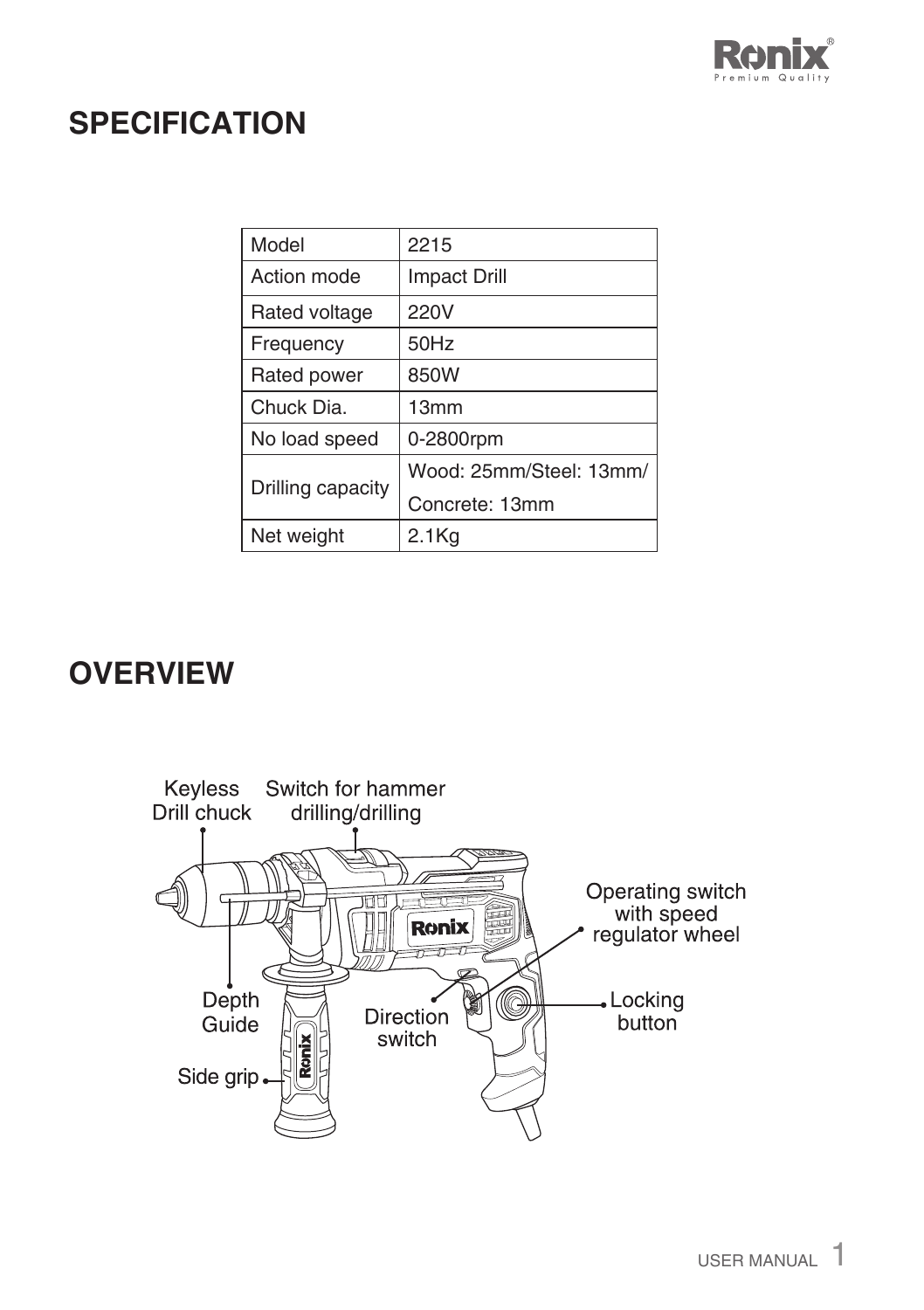

# **GENERAL POWER TOOL SAFETY WARNINGS**

# **WARNING!**

- Read all safety warnings and all instructions. Failure to follow the warnings and instructions may result in electric shock, fire and or serious injury.

- Save all warnings and instructions for future reference.

#### **.WORK AREA SAFETY**

- Keep work area clean and well lit. Cluttered or dark areas invite accidents.

- Don't operate power tools in explosive atmospheres, such as in the presence of flammable liquids, gases or dust. Power tools create sparks which may ignite the dust or fumes.

- Keep children and bystanders away while operating a power tool. Distractions can cause you to lose control.

#### **.ELECTRIC SAFETY**

- Power tool plugs must match the outlet. Never modify the plug in any way.

- Don't use any adaptor plugs with earthed (grounded) power tools. Unmodified plugs and matching outlets will reduce risk of electric shock.

- Avoid body contact with earthed or grounded surfaces such as pipe, radiators, ranges and refrigerators. There is an increased risk of electric shock if your body is earthed or grounded.

- Don't expose power tools to rain or wet conditions. Water entering a power tool will increase the risk of electric shock.

- Don't abuse the cord. Never use the cord for carrying, pulling or unplugging the power tool. Keep cord away from heat, oil, sharp edges or moving parts. Damaged or entangled cords increased the risk of electric shock.

- When operating a power tool outdoors, use an extension cord suitable for outdoor use. Using a cord suitable for outdoor use will reduce the risk of electric shock.

- If operating a power tool in a damp location is unavoidable, use a residual current device (RCD) protected supply. Use of an RCD reduces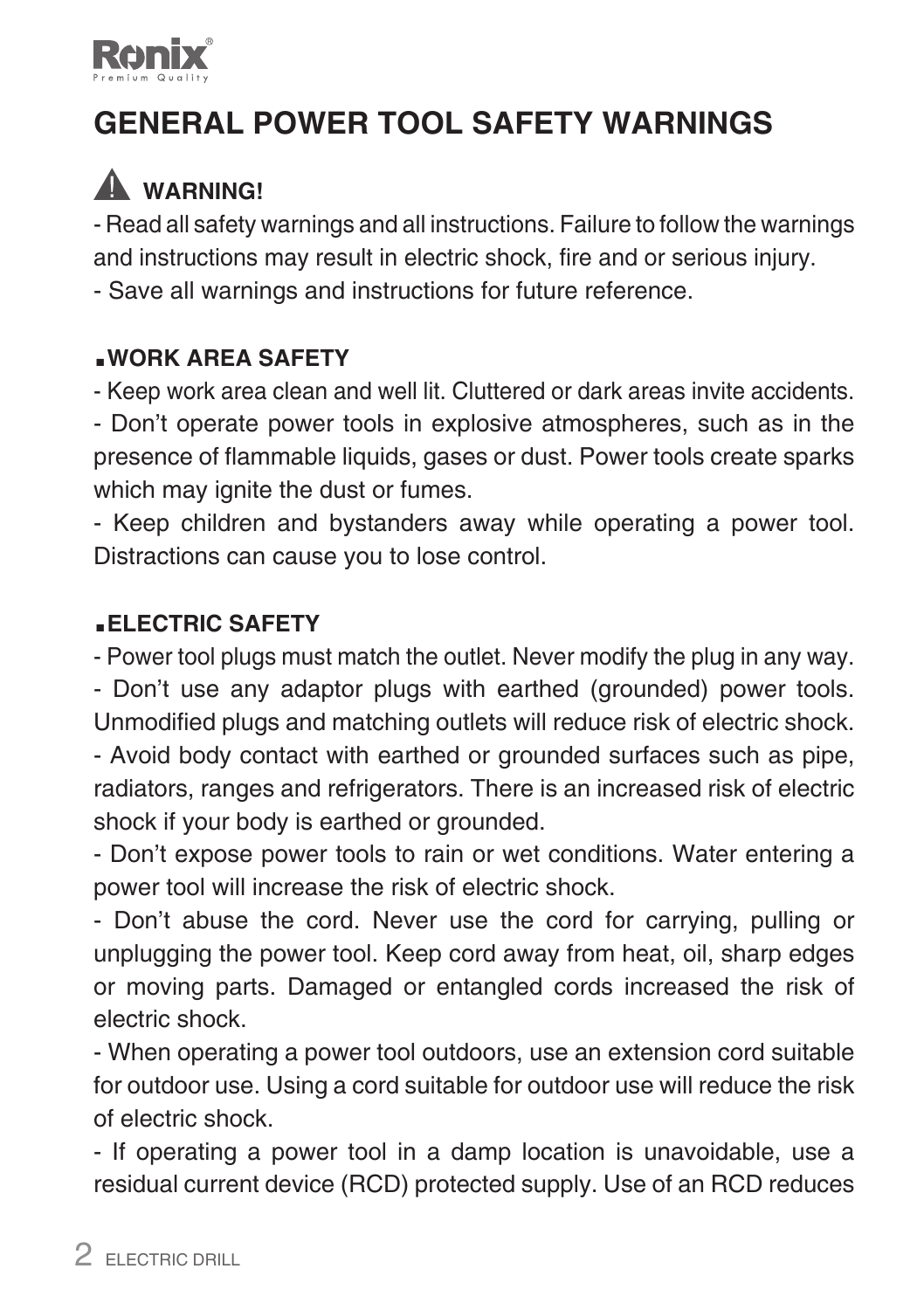

the risk of electric shock.

- Use of power supply via a RCD with a rated residual current of 30mA or less is always recommended.

#### **.PERSONAL SAFETY**

- Stay alert, watch what you are doing and use common sense when operating a power tool. Don't use a power tool while you are tired or under the influence of drugs, alcohol or medication. A moment of inattention while operating power tools may result in serious personal injury.

- Use personal protective equipment. Always wear eye protection. Protective equipment such as dust mask, non-skid safety shoes, hard hat, or hearing protection used for appropriate conditions will reduce personal injuries.

- Prevent unintentional starting. Ensure the switch is in the off-position before connecting to power source and/or battery pack, picking up or carrying the tool. Carrying power tools with your finger on the switch or energizing power tools that have the switch on invites accidents.

- Remove any adjusting key or wrench before turning the power tool on. A wrench or a key left attached to a rotating part of the power tool may result in personal injury.

- Don't overreach. Keep proper footing and balance at all times. This enables better control of the power tool in unexpected situations.

- Dress properly. Don't wear loose clothing or jewelry. Keep your hair, clothing, and gloves away from moving parts. Loose cloths, jewelry or long hair can be caught in moving parts.

- If devices are provided for connection of dust extraction and collection facilities, ensure these are connected and properly used. Use of dust collection can reduce dust-related hazards.

## **POWER TOOL USE AND CARE**

- Don't force the power tool. Use the correct power tool for your application. The correct power tool will do the job better and safer at the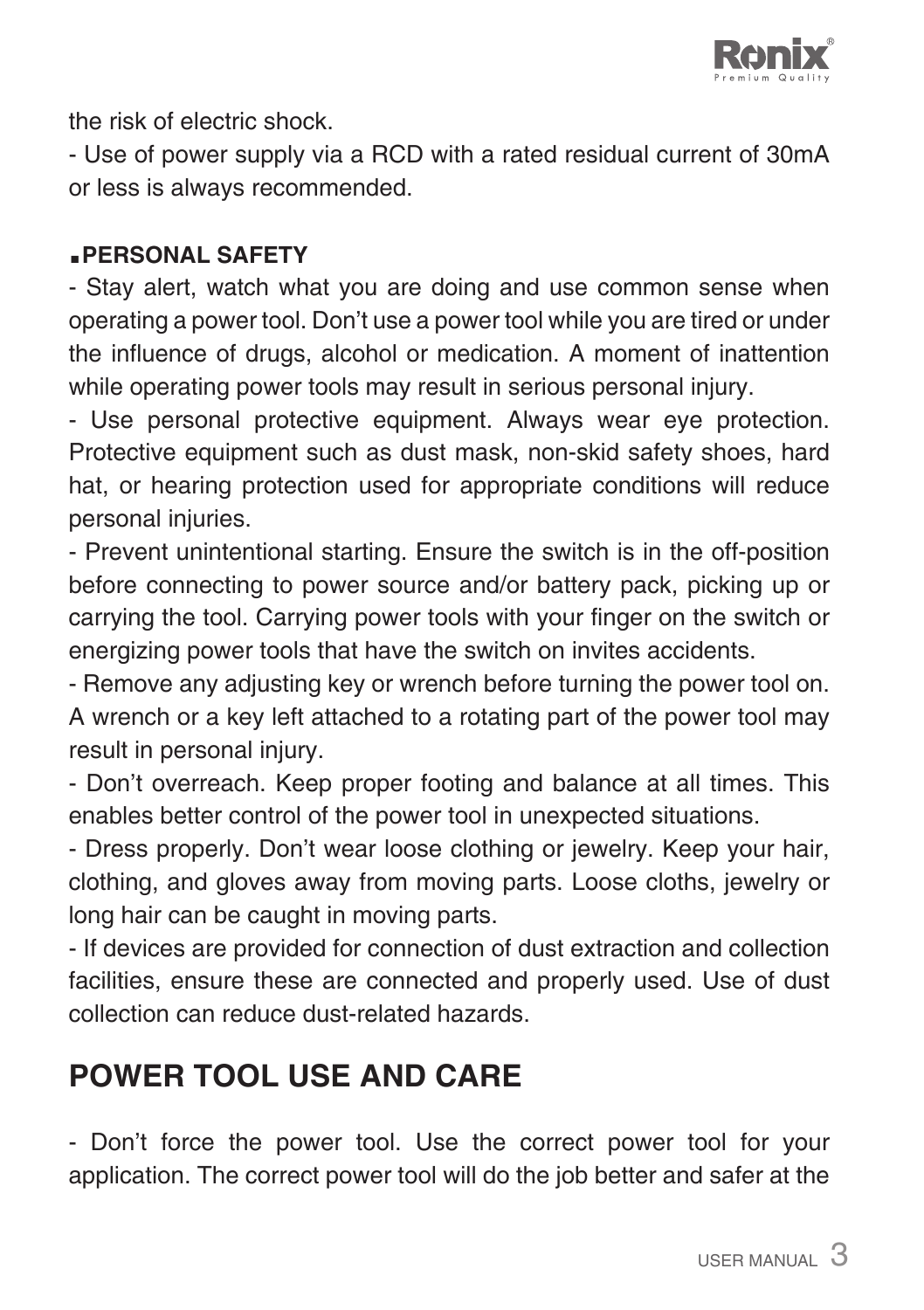

rate for which it was designed.

- Don't use the power tool if the switch doesn't turn it on and off. Any power tool that cannot be controlled with the switch is dangerous and must be repaired.

- Disconnect the plug from the power source and/or the battery pack from the power tool before making any adjustments, changing accessories, or storing power tools. Such preventive safety measures reduce the risk of starting the power tool accidentally.

- Store idle power tools out of the reach of children and don't allow persons unfamiliar with power tool or these instructions to operate the power tool. Power tools are dangerous in the hand s of untrained users. - Maintain power tools. Check for misalignment or binding of moving parts, breakage o parts and any other condition that may affect the power tool's operation. If damaged, have the power tool repaired before use. Many accidents are caused by poorly maintained power tools.

- Keep cutting tools sharp and clean. Properly maintained cutting tools with sharp cutting edges are less likely to bind and are easier to control. - Use the power tool, accessories and tool bits etc. in accordance with the instruction, taking into account the working conditions and the work to be performed. Use of the power tool for operations different from those intended could result in a hazardous situation.

### **SERVICE**

- Have your power tool serviced by qualified repair person using only identical replacement parts. This will ensure that the safety of power tool is maintained.

- Follow instruction for lubricating and changing accessories.
- Keep handles dry, clean and free from oil and grease.

## **ELECTRIC DRILL SAFETY WARNINGS**

- Wear ear protectors when impact drilling. Exposure to noise can cause hearing loss.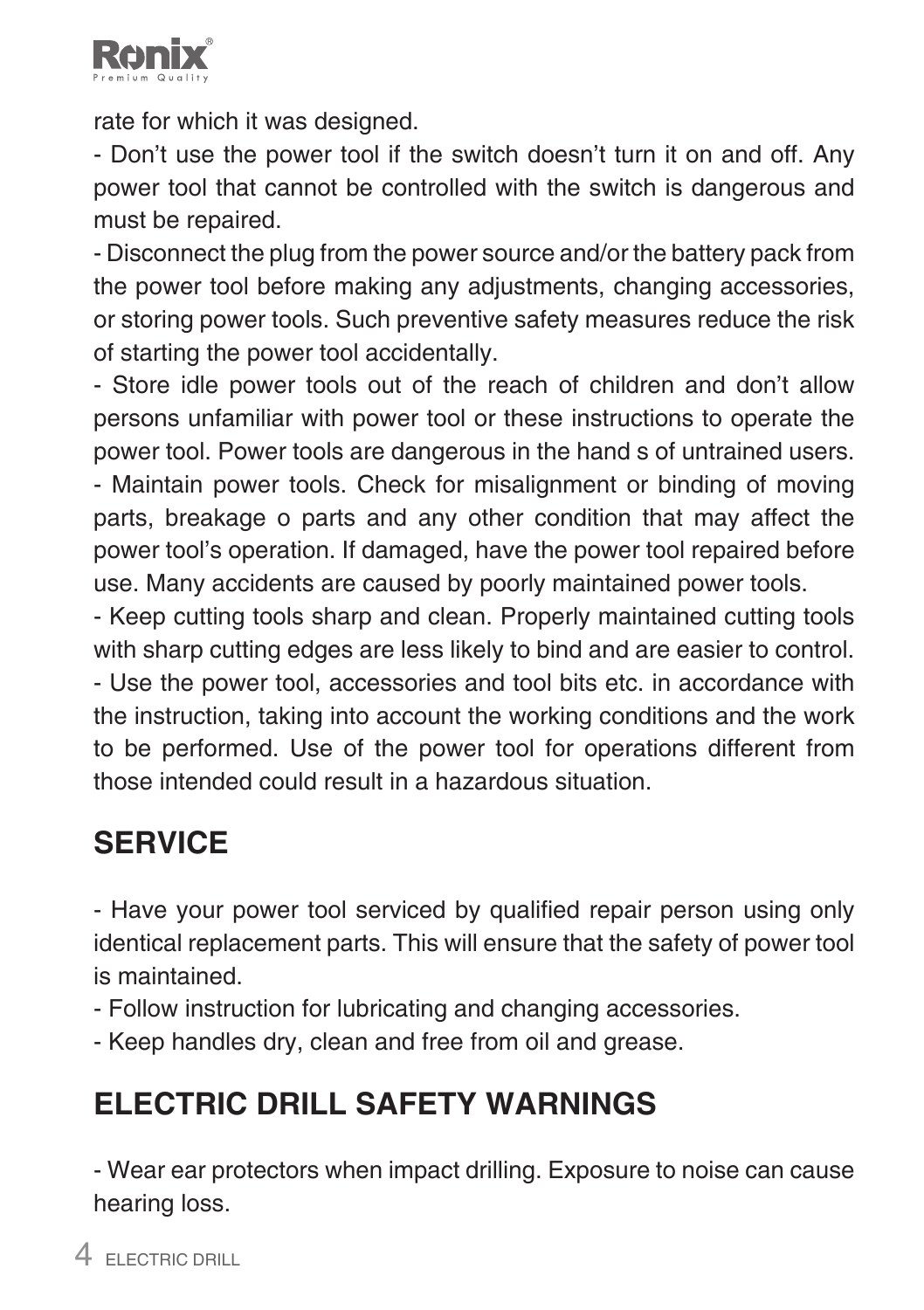

- Hold power tool by insulated gripping surface, when performing an operation where the cutting accessory may contact hidden wiring or its own cord. Cutting accessory contacting a "live" wire may make exposed metal parts of the power tool "live" and could give the operator and electric shock.

- Always be sure you have a firm footing. Be sure no one is below when using the tool in high locations.

- Hold the tool firmly with both hands.
- Keep hands away from rotating parts.
- Don't leave the tool running. Operate the tool only when hand-held.

- Don't touch the bit or the work piece immediately after operation; they may be extremely hot and cold burn your skin.

- Some material contains chemical which may be toxic. Take caution to prevent dust inhalation and skin contact. Follow material supplier safety data.

### **SPECIFIC SAFETY RULES**

Don't let comfort or familiarity with product (gained from repeated use) replace strict adherence to impact drill safety rules. If you use this tool unsafely or incorrectly, you can suffer serious personal injury.

- Hold tool by insulated gripping surfaces when performing an operation where the cutting tools may contact hidden wiring or its own cord. Contact with "live" wire will make exposed metal parts of the tool "live" and shock the operator.

- Always be sure you have a firm footing. Be sure no one is below when using the tool in high locations.

- Hold the tool firmly with both hands. Always use the side grip.
- Keep hands away from rotating parts.
- Do not leave the tool running. Operate the tool only when hand-held.

- Don't touch the drill bit or the work piece immediately after operation; they may be extremely hot and could burn your skin.

- Be sure the bit is secured in place before operation.
- Some material contains chemicals which may be toxic. Take caution to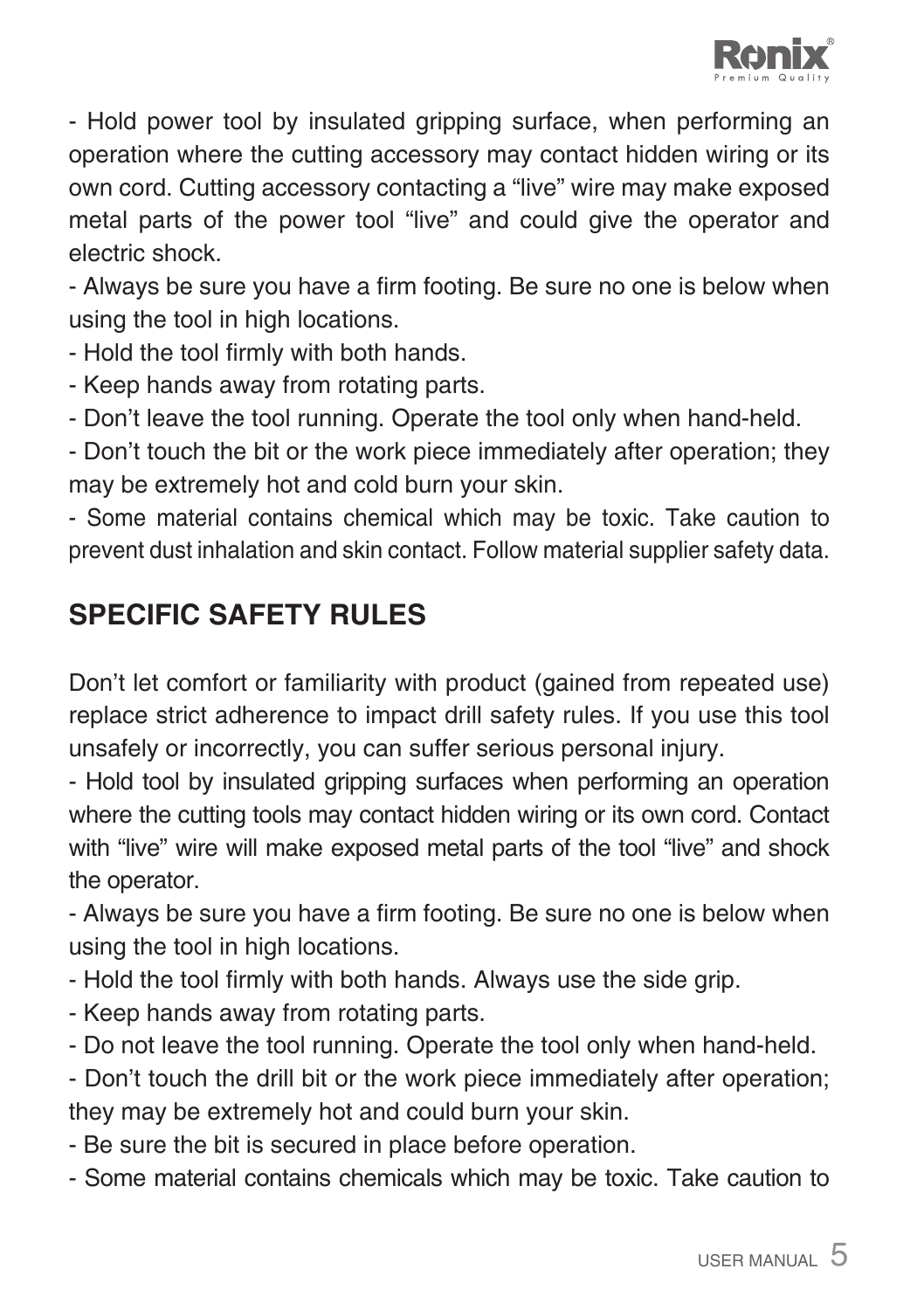

prevent dust inhalation and skin contact. Follow material supplier safety data.

### **FUNCTIONAL DESCRIPTION**

# A WARNING!

Always be sure that the tool is switched off and unplugged before installing or removing the bit.

#### **.INSTALLING AND REMOVING THE BIT**

1) To install the bit, place it in the chuck as far as it will go. Tighten the chuck by hand. Place the chuck key in each of the three holes and tighten clockwise. Be sure to tighten all three chuck holes evenly. 2) To remove the bit, turn the chuck key counterclockwise in just one hole, then loosen the chuck by hand.

3) After using the chuck key, be sure to return to the original position.



#### **.SIDE HANDLE**

The tool is equipped with side grip before outgoing. The side grip swings around to either side, allowing easy handling of the tool in any position. Loosen the side grip by turning it counterclockwise, swing it to the desired position and then tighten it by turning clockwise.

#### **.DEPTH GAUGE**

The depth gauge is convenient for drilling holes of uniform depth. Insert the depth gauge into the hole in the grip base. Adjust the depth gauge to the desired depth and then tighten the clamp screw to secure the depth gauge.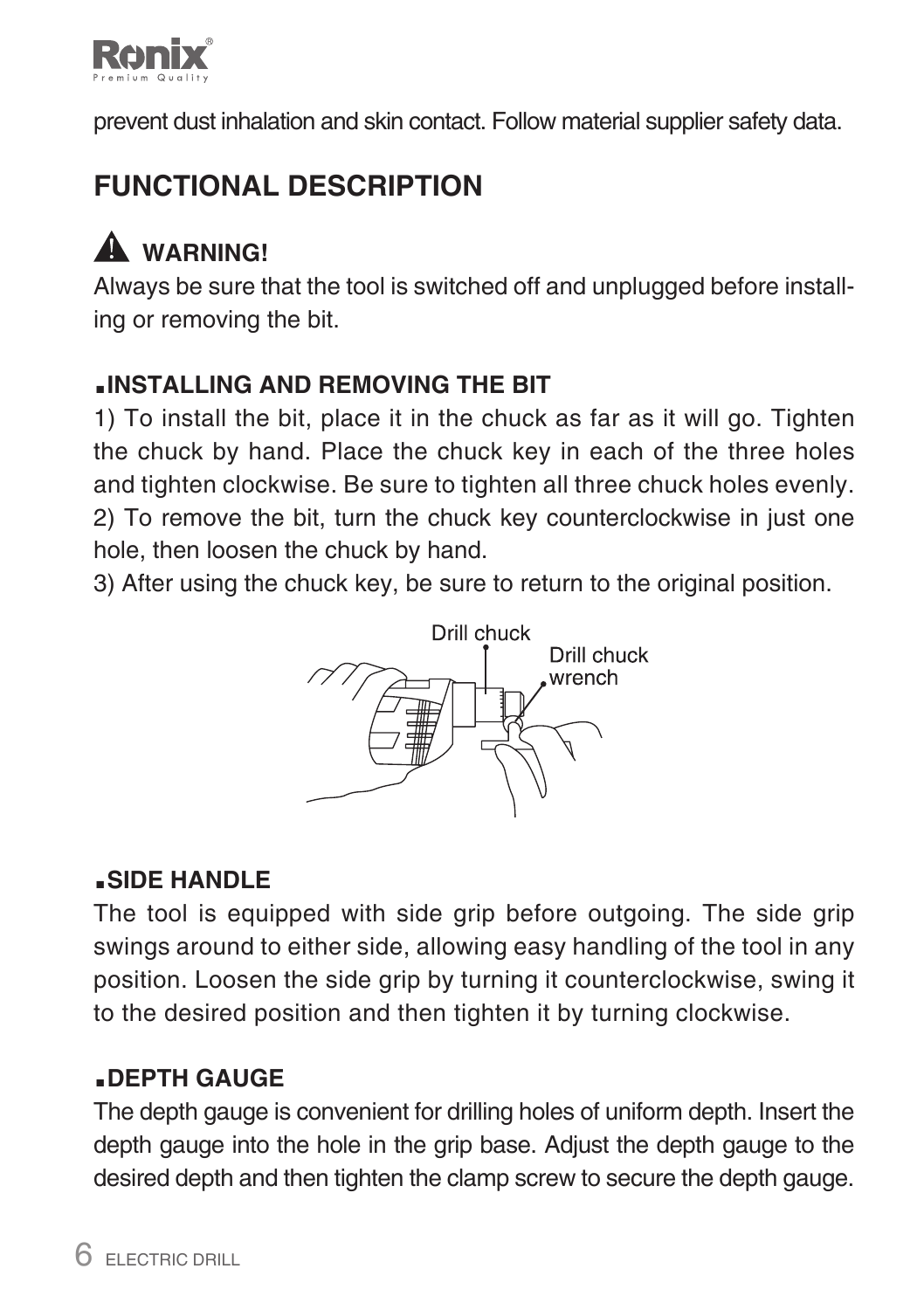



### **.SWITCH ACTION**

1) To start the tool, simply pull the switch trigger. Tool speed is increased by increasing pressure on the switch trigger. Release the switch trigger to stop.

2) For continuous operation, pull the switch trigger and then push in the lock button.

3) To stop the tool from the locked position, pull the switch trigger fully, then release it.



### **.SELECT THE ACTION MODE**

The tool has an action mode change lever. For rotation with hammering, slide the action mode change lever to the right ( $\sqrt{ }$  symbol). For rotation only, slide the action mode change lever to the left ( $\&$ symbol).

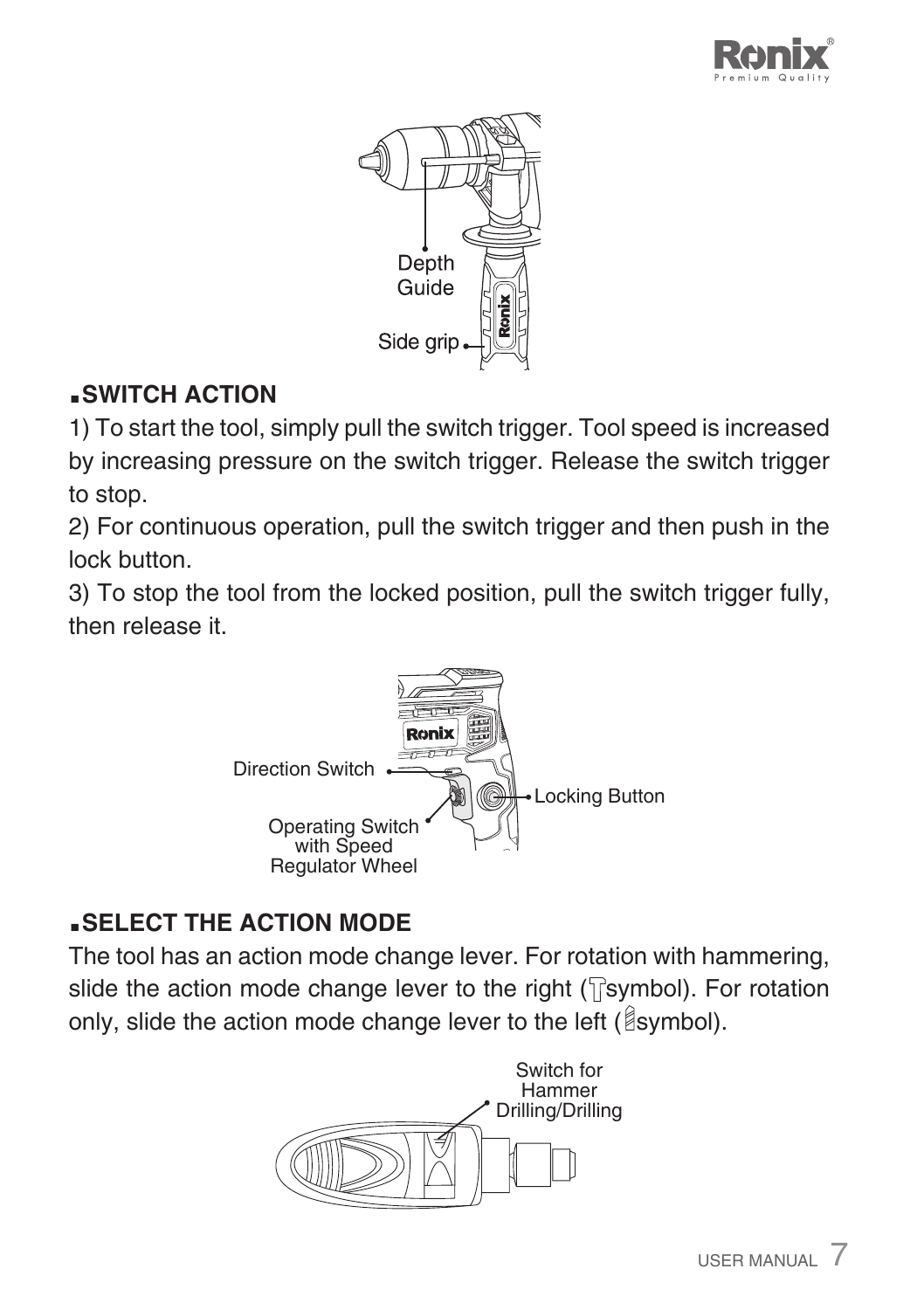

### **MAINTENANCE & DAILY CARE**

# A CAUTION:

Always be sure that the is switch off and unplugging before attempting to perform inspection and maintenance.

1) The tool and its air vents have to be keep clean, regularly clean the tool's air vents or whenever the vents start to become obstructed.

2) Often check the all screws if be loosened or not periodically.

3) Often check the cord insulation if broken or not.

# A CAUTION:

After replacing brushes, running tool with no load for about 10 minutes. Then check the tool while running, when releasing the switch trigger. If the tool is not working well, ask nearest RONIX SERVICE after sales center for repair.

To maintain product safety and reliability, repairs, carbon brushes inspection and replacement or any other maintenance or adjustment should be performed by RONIX SERVICE after sales centers, always using RONIX replacement parts.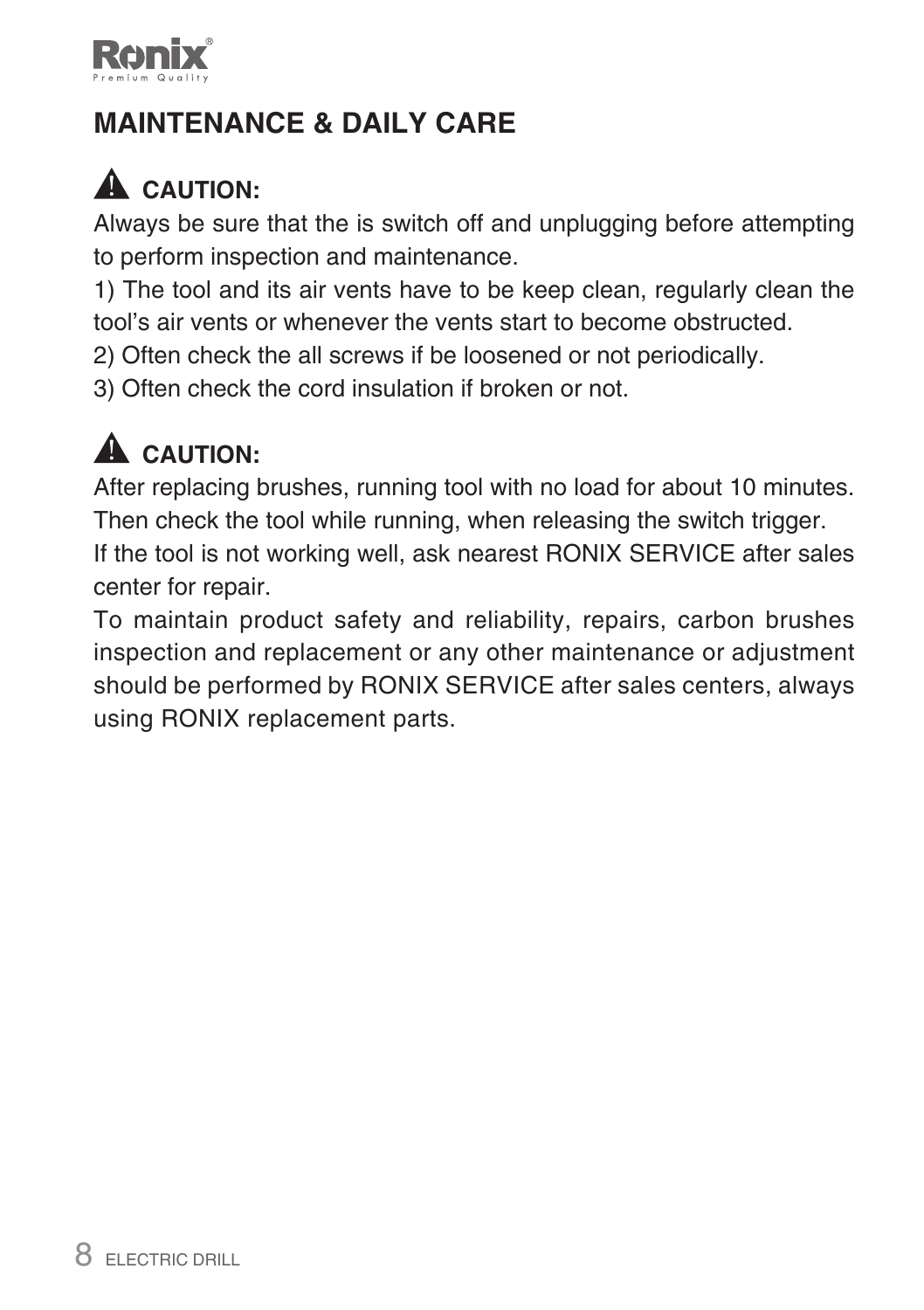